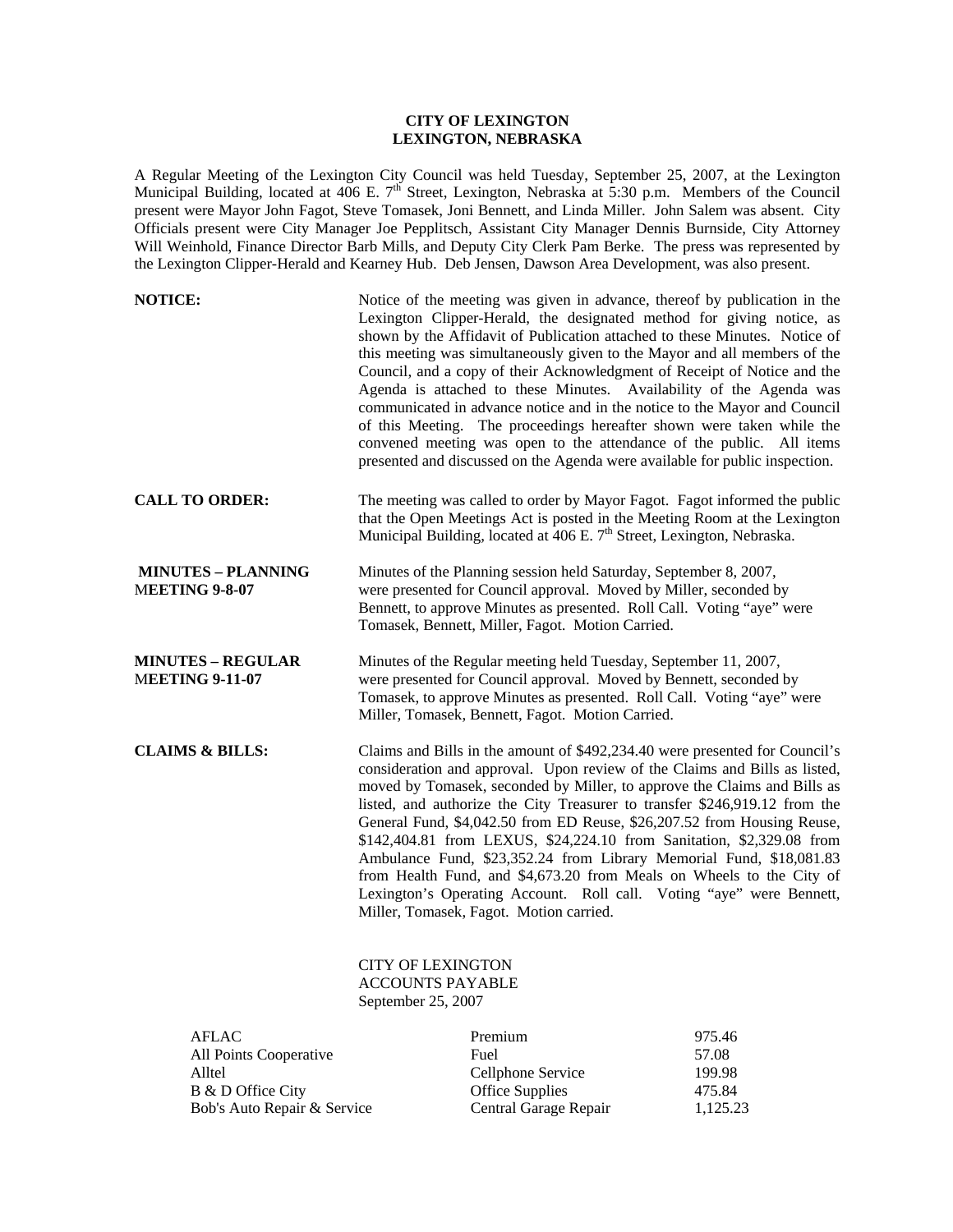| Boerkircher's Inc.                                             | <b>GGC</b> Chair                      | 465.00    |
|----------------------------------------------------------------|---------------------------------------|-----------|
| <b>Business Card</b>                                           | <b>WR Supplies</b>                    | 117.00    |
| Card Center/Orscheln                                           | Supplies                              | 151.88    |
| Cash-Wa Distributing                                           | Food & Supplies                       | 1,309.80  |
| Clean Harbors Environmental Services, Inc. Disposal of Oil     |                                       | 3,562.50  |
| Centaur Enterprises, Inc.                                      | PK Supplies                           | 38.52     |
| Central Garage Fund                                            | Repairs/Service                       | 5,669.98  |
| Central Tire & Tread                                           | <b>WWTP Supplies</b>                  | 26.74     |
| <b>Certified Laboratories</b>                                  | <b>Central Garage Supplies</b>        | 277.65    |
| Davis Energy, Inc.                                             | Fuel/Propane                          | 5,053.15  |
| Dawson County Court                                            | <b>Court Fees</b>                     | 20.00     |
| Doran Post & Associated, Inc.                                  | <b>Notary Renewals</b>                | 80.00     |
| Downey Drilling, Inc.                                          | ST Repair/Service                     | 566.00    |
| <b>Dugan Business Forms</b>                                    | <b>Office Supplies</b>                | 1,239.81  |
| <b>Eakes Office Plus</b>                                       | <b>Office Supplies</b>                | 13.32     |
| <b>EDM Equipment Company</b>                                   | <b>Central Garage Supplies</b>        | 727.00    |
| Eilers Machine & Welding                                       | <b>Central Garage Supplies</b>        | 64.80     |
| <b>Electric Fixture</b>                                        | <b>EL/WR Supplies</b>                 | 998.71    |
| Fagot Refrigeration & Electric                                 | Service/Repair                        | 735.19    |
| <b>Farmer Brothers Coffee</b>                                  | Food                                  | 104.13    |
| Fireguard, Inc.                                                | Fire Dept. Supplies                   | 216.58    |
| <b>FYR-TEK</b>                                                 | Fire Dept. Supplies                   | 13.79     |
| Gale Group, The                                                | <b>Books</b>                          | 44.14     |
| Great Plains One-Call Service                                  | Locates                               | 78.06     |
| <b>Health Claims Fund</b>                                      | Claims                                | 12,964.95 |
| <b>Heartland Scuba Center</b>                                  | Conference/Seminars                   | 2,086.00  |
| Holbein, Dahlas D.                                             | Maint. & Cleaning                     | 850.00    |
| Holmes Plbg & Htg Supply Co.                                   | <b>WR Supplies</b>                    | 88.86     |
| Holtz, Marcia                                                  | Conference/Seminars                   | 20.00     |
| Husker Ag Sales                                                | PK Repairs                            | 247.98    |
| Huskers Illustrated                                            | Subscription                          | 51.95     |
| International Assoc. of Electrical Inspectors Registration Fee |                                       | 135.00    |
| <b>Ingram Library Services</b>                                 | <b>Books</b>                          | 265.03    |
| Jim Phillips Const.                                            | ST Repair                             | 698.00    |
| Jones Plumbing & Heating                                       | Repair                                | 52.50     |
| Lexington Newspapers, Inc.                                     | Publications                          | 615.57    |
| Lexington Public Schools                                       | Conference/Seminars                   | 10.00     |
| Lexington True Value                                           | Fire Dept. Supplies                   | 52.43     |
| Lexington Utilities System                                     | <b>Utilities</b>                      | 21,008.07 |
| Payroll                                                        | Wages                                 | 93,250.72 |
| Social Security                                                | Employer Portion / FICA Med           | 6,904.93  |
| <b>First National Bank</b>                                     | <b>Employer Portion / Pension</b>     | 3,025.37  |
| <b>First National Bank</b>                                     | Police Pension                        | 1,474.49  |
| ICMA                                                           | <b>City Manager Pension</b>           | 380.00    |
| Lien Lawn Services                                             | Lawn Care                             | 800.00    |
| Manager's Edge                                                 | Subscription                          | 127.00    |
| Matt Friend Truck Equipment                                    | <b>Central Garage Supplies</b>        | 110.00    |
| Mead Lumber & Rental-Lexington                                 | ST/WWTP/Central Garage Spls           | 361.29    |
| Michael Todd & Co., Inc.                                       | <b>ST</b> Supplies                    | 654.26    |
| Mid-Nebraska Printing                                          | GGC Supplies                          | 104.65    |
| National Imprint Corp.                                         | <b>Office Supplies</b>                | 96.01     |
| Nebr. Conf of Bldg Officials & Inspectors                      | <b>Registration Fee</b>               | 100.00    |
| Nebraska Dept. of Economic Development                         | Orthman's CDBG Payment                | 4,042.50  |
| Nebraska Dept. of Revenue                                      | Waste Reduction & Recycling Fee 25.00 |           |
| Nebraska Library Commission                                    | <b>Library Supplies</b>               | 27.90     |
| Nebraska Municipal Clerks Association                          | <b>Membership Dues</b>                | 35.00     |
| Nebraska Public Health Environmental Lab. WR Testing           |                                       | 2,500.00  |
|                                                                |                                       |           |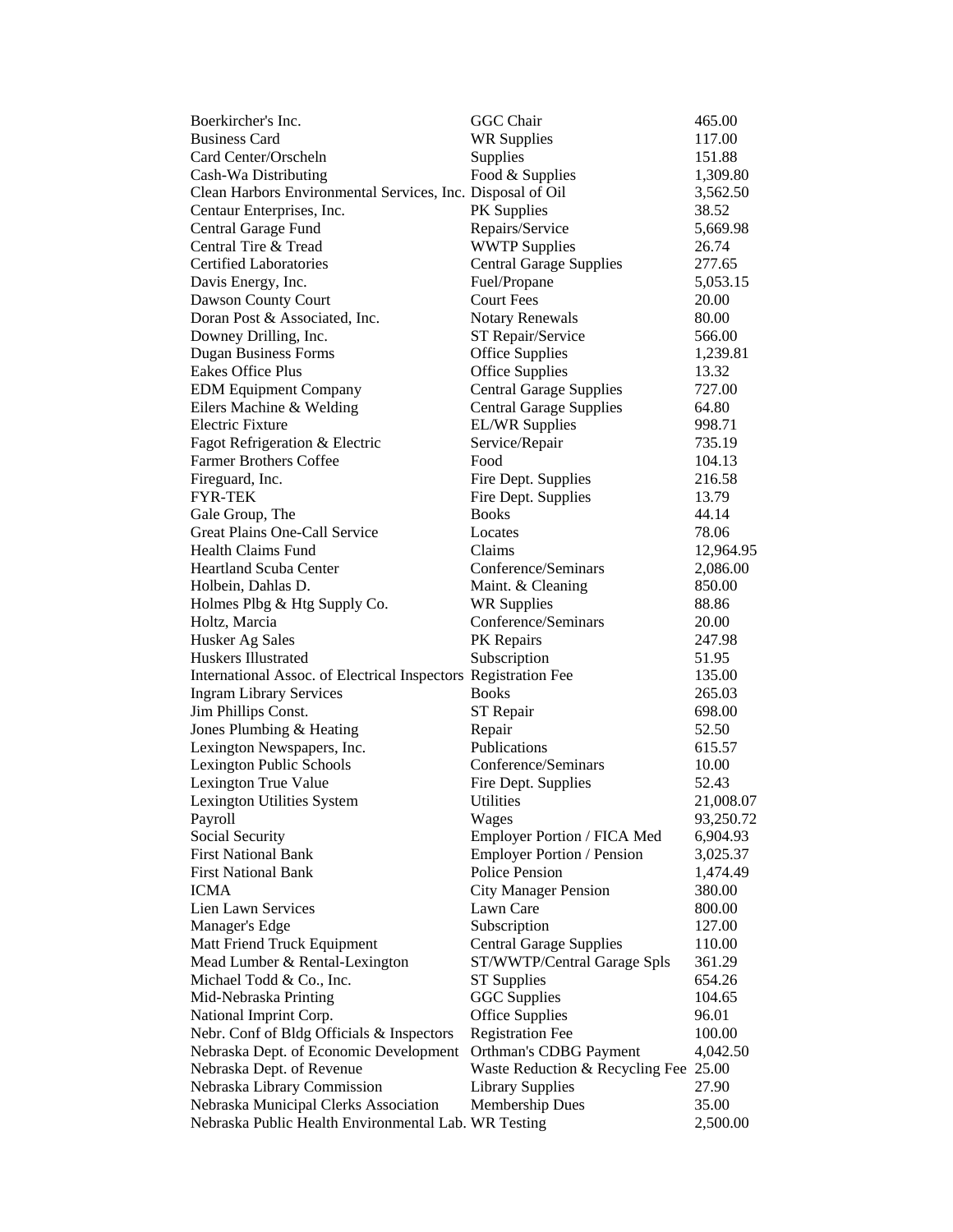| Nebraska Secretary of State          | <b>Notary Services</b>                       | 60.00     |
|--------------------------------------|----------------------------------------------|-----------|
| <b>Overton Community Center</b>      | Meals On Wheels                              | 100.00    |
| Paulsen, Inc.                        | Concrete                                     | 583.43    |
| Pepplitsch, Joe                      | Conference/Seminars                          | 182.71    |
| Perez, Nayeli A.                     | <b>Utility Refund</b>                        | 6.19      |
| Pinnacle Bank                        | <b>Street Sweeper Payment</b>                | 19,806.25 |
| Platte Valley Auto Mart              | Central Garage Supplies/Police Car 11,713.32 |           |
| <b>Plum Creek Cleaners</b>           | Supplies                                     | 158.50    |
| <b>Plum Creek Market Place</b>       | Food                                         | 46.68     |
| <b>Plum Creek Promotions</b>         | Soccer T-shirts                              | 216.00    |
| <b>Precision Industries</b>          | <b>WWTP Supplies</b>                         | 329.04    |
| <b>Quill Corporation</b>             | <b>Library Supplies</b>                      | 89.70     |
| <b>Roberts Dairy Company</b>         | <b>Beverages</b>                             | 211.61    |
| S & W Auto Parts, Inc.               | <b>Central Garage Supplies</b>               | 1,409.43  |
| Schultz, Edna                        | Conference/Seminars                          | 33.95     |
| Service Master Mid Nebraska          | Library/GGC Cleaning Service                 | 2,027.50  |
| Sign Pro                             | <b>Library Signs</b>                         | 229.50    |
| Simmerman Electric                   | <b>WWTP Service</b>                          | 732.34    |
| Stobbe Welding                       | PK Repairs                                   | 700.00    |
| Subway Sandwiches & Salads           | Food                                         | 39.46     |
| <b>Summit Supply Corporation</b>     | PK Table Frames                              | 3,631.00  |
| Team Detail & Quicklube              | Car Washes                                   | 43.98     |
| Thompson Co., The                    | Food & Supplies                              | 1,126.26  |
| TierOne-Lib. Petty Cash              | Postage                                      | 33.76     |
| <b>U-Save Business Equipment</b>     | WR/ST/EL Supplies                            | 404.46    |
| <b>Utility Equipment</b>             | <b>WR Supplies</b>                           | 705.53    |
| Veetronix, Inc.                      | Fire Dept. Supplies                          | 22.50     |
| Von Holtzbrinck Publishing Services  | <b>Book</b>                                  | 215.83    |
| Wal-Mart                             | Supplies                                     | 505.12    |
| <b>Weathercraft Companies</b>        | Fire Dept. Repair                            | 446.00    |
| Wilson Bohannan Padlock Company, The | PK Supplies                                  | 61.50     |
| All Points Cooperative               | <b>WWTP Supplies</b>                         | 212.01    |
| <b>Business Card</b>                 | Fuel                                         | 31.20     |
| Card Center/Orscheln                 | Supplies                                     | 89.99     |
| Cash-Wa Distributing                 | Food & Supplies                              | 456.25    |
| Dan's Sanitation                     | <b>Sanitation Fees</b>                       | 24,224.10 |
| Dawson Area Development              | Able Housing Project                         | 25,843.66 |
| <b>Fifth Street Automotive</b>       | Repairs                                      | 744.51    |
| <b>Fisher Scientific</b>             | <b>Testing Supplies</b>                      | 515.94    |
| Fox Brothers Hay Co. Inc.            | Tree Grinding                                | 3,786.90  |
| Gnirk Lawn Care, Inc.                | Lawn Care                                    | 1,070.00  |
| <b>Hach Company</b>                  | <b>Testing Supplies</b>                      | 450.30    |
| <b>Health Claims Fund</b>            | Claims                                       | 4,141.42  |
| <b>Ingram Library Services</b>       | <b>Books</b>                                 | 186.57    |
| Lexington, City of                   | Franchise/Service Fees                       | 66,611.92 |
| <b>Lexington Foundation</b>          | <b>Library Memorial Transfer</b>             | 23,352.24 |
| Lexington Housing Authority          | N. Tyler Project                             | 343.35    |
| Lexington Public Schools             | Refund                                       | 5,780.00  |
| Payroll                              | Wages                                        | 88,383.91 |
| Social Security                      | Employer Portion / FICA Med                  | 6,538.96  |
| <b>First National Bank</b>           | <b>Employer Portion / Pension</b>            | 2,842.56  |
| <b>First National Bank</b>           | Police Pension                               | 1,366.04  |
| <b>ICMA</b>                          | <b>City Manager Pension</b>                  | 380.00    |
| M E Sharpe                           | <b>Books</b>                                 | 135.75    |
| McCooknet Internet Service           | <b>Service Contract</b>                      | 4,840.00  |
| Mead Lumber & Rental                 | Cement                                       | 34.16     |
| Miller & Associates                  | <b>Retainer Fee</b>                          | 800.00    |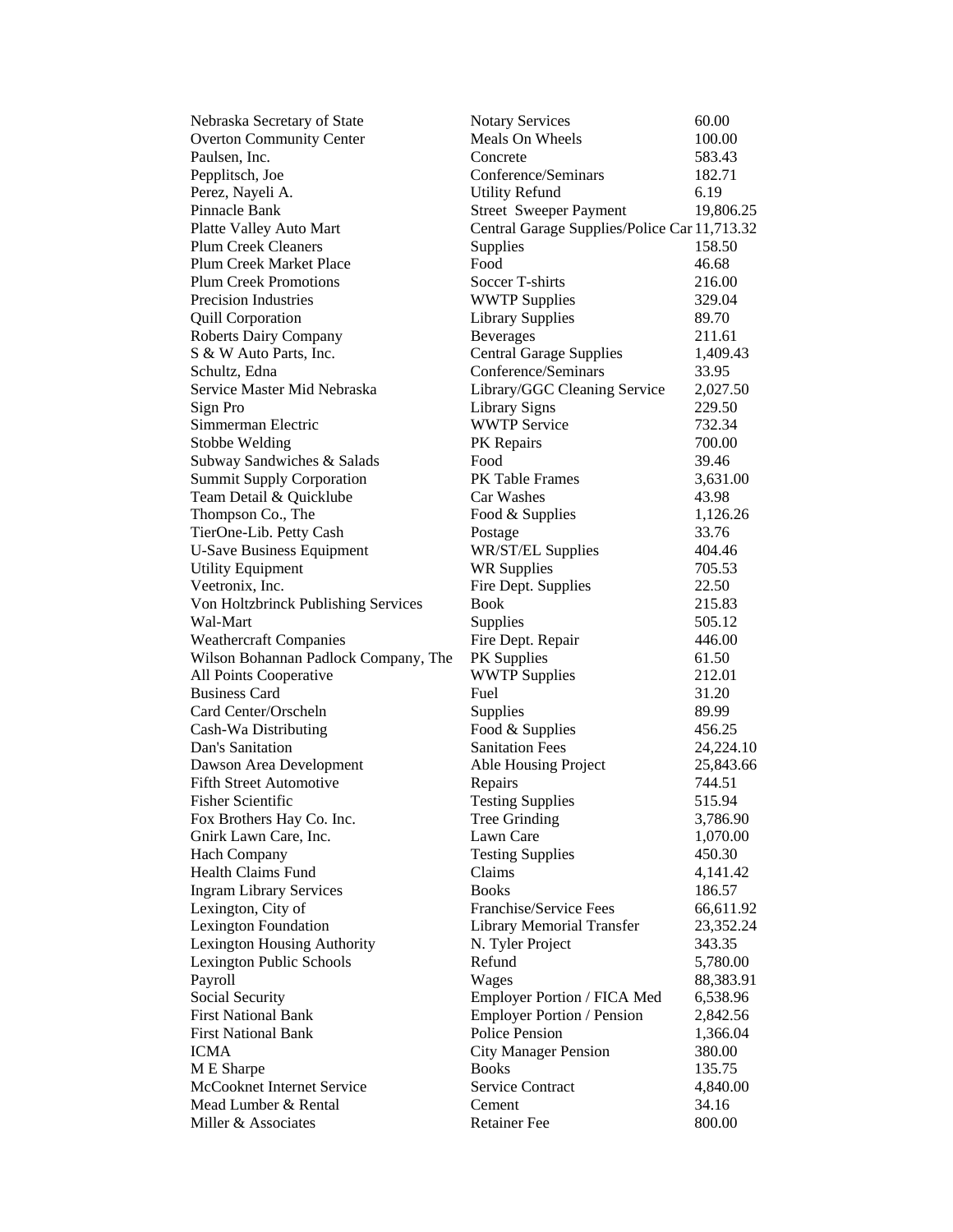| <b>NLA/NEMA</b>                                                                                                                                                                                                                                                                           |  | Library Conference                                                                                                                                                                                                                                                                                                                                                                                                                                                                                                                                                                                                                                                                                                                                                   | 137.00     |
|-------------------------------------------------------------------------------------------------------------------------------------------------------------------------------------------------------------------------------------------------------------------------------------------|--|----------------------------------------------------------------------------------------------------------------------------------------------------------------------------------------------------------------------------------------------------------------------------------------------------------------------------------------------------------------------------------------------------------------------------------------------------------------------------------------------------------------------------------------------------------------------------------------------------------------------------------------------------------------------------------------------------------------------------------------------------------------------|------------|
| Plum Creek Market Place                                                                                                                                                                                                                                                                   |  | Food                                                                                                                                                                                                                                                                                                                                                                                                                                                                                                                                                                                                                                                                                                                                                                 | 27.63      |
| <b>Plum Creek Promotions</b><br><b>Precision Industries</b><br>Rasmussen Mechanical Service Corp.<br><b>Roberts Dairy Company</b><br>Super 8 Motel - Scottsbluff<br>TierOne-City Petty Cash<br>TierOne-Library Petty Cash<br><b>U-Save Business Equipment</b><br>Wesco Distribution, Inc. |  | <b>Recreation Supplies</b>                                                                                                                                                                                                                                                                                                                                                                                                                                                                                                                                                                                                                                                                                                                                           | 815.40     |
|                                                                                                                                                                                                                                                                                           |  | <b>Supplies</b>                                                                                                                                                                                                                                                                                                                                                                                                                                                                                                                                                                                                                                                                                                                                                      | 300.92     |
|                                                                                                                                                                                                                                                                                           |  | Library Service                                                                                                                                                                                                                                                                                                                                                                                                                                                                                                                                                                                                                                                                                                                                                      | 3,920.33   |
|                                                                                                                                                                                                                                                                                           |  | <b>Beverages</b>                                                                                                                                                                                                                                                                                                                                                                                                                                                                                                                                                                                                                                                                                                                                                     | 82.85      |
|                                                                                                                                                                                                                                                                                           |  | Conference                                                                                                                                                                                                                                                                                                                                                                                                                                                                                                                                                                                                                                                                                                                                                           | 102.60     |
|                                                                                                                                                                                                                                                                                           |  | Postage/Food/Fuel                                                                                                                                                                                                                                                                                                                                                                                                                                                                                                                                                                                                                                                                                                                                                    | 88.85      |
|                                                                                                                                                                                                                                                                                           |  | Postage                                                                                                                                                                                                                                                                                                                                                                                                                                                                                                                                                                                                                                                                                                                                                              | 6.38       |
|                                                                                                                                                                                                                                                                                           |  | Postage                                                                                                                                                                                                                                                                                                                                                                                                                                                                                                                                                                                                                                                                                                                                                              | 4.60       |
|                                                                                                                                                                                                                                                                                           |  | ST Supplies                                                                                                                                                                                                                                                                                                                                                                                                                                                                                                                                                                                                                                                                                                                                                          | 141.75     |
|                                                                                                                                                                                                                                                                                           |  | <b>SUBTOTAL CLAIMS:</b>                                                                                                                                                                                                                                                                                                                                                                                                                                                                                                                                                                                                                                                                                                                                              | 492,234.40 |
| <b>PUBLIC HEARING:</b>                                                                                                                                                                                                                                                                    |  | Mayor Fagot opened the Public Hearing to consider applications for<br>Nebraska Affordable Housing Program funds and Community Development<br>Block Grant Program funds. Deb Jensen, DAD Community Development<br>Coordinator, explained that the Department of Economic Development has<br>set aside \$100,000 for owner occupied housing rehabilitation that would<br>potentially rehab 6 homes within Lexington. This application would notify<br>the DED that Lexington is interested in continuing housing rehabilitation<br>efforts. She then explained that the second application is for a public works<br>program that would be used to reconstruct sections of Monroe Street from 3 <sup>rd</sup><br>Street to $9th$ Street. The public hearing was closed. |            |

**RESOLUTION:** Resolution No. 07-30 was read by title. Following discussion, moved by Miller, seconded by Tomasek, to approve Resolution No. 07-30. Roll call. Voting "aye" were Bennett, Tomasek, Miller, Fagot. Motion carried.

## **RESOLUTION NO. 07-30**

 A RESOLUTION TO AUTHORIZE THE MAYOR OF THE CITY OF LEXINGTON TO SIGN AN APPLICATION FOR NE AFFORDABLE HOUSING PROGRAM FUNDS

WHEREAS, the City of Lexington, Nebraska, is an eligible unit of a general local government authorized to file an application under the Housing and Community Development Act of 1974 as Amended for Small Cities Community Development Block Grant Program, and, Cranston-Gonzalez National Affordable Housing Act of 1990 (Home Program) funds distributed by the Department of Economic Development through the Nebraska Affordable Housing Program.

WHEREAS, the City of Lexington, Nebraska, has obtained its citizens' comments on community development and housing needs; and has conducted a public hearing upon the proposed application and received favorable public comment respecting the application which for an amount of \$100,000 for Lexington Owner-Occupied Housing Rehabilitation Program; and,

NOW, THEREFORE, BE IT RESOLVED BY the Lexington City Council of the City of Lexington, that Mayor John Fagot be authorized and directed to proceed with the formulation of any and all contracts, documents or other memoranda between the City of Lexington and the Nebraska Department of Economic Development so as to effect acceptance of the grant application.

PASSED AND APPROVED THIS 25th DAY OF SEPTEMBER, 2007.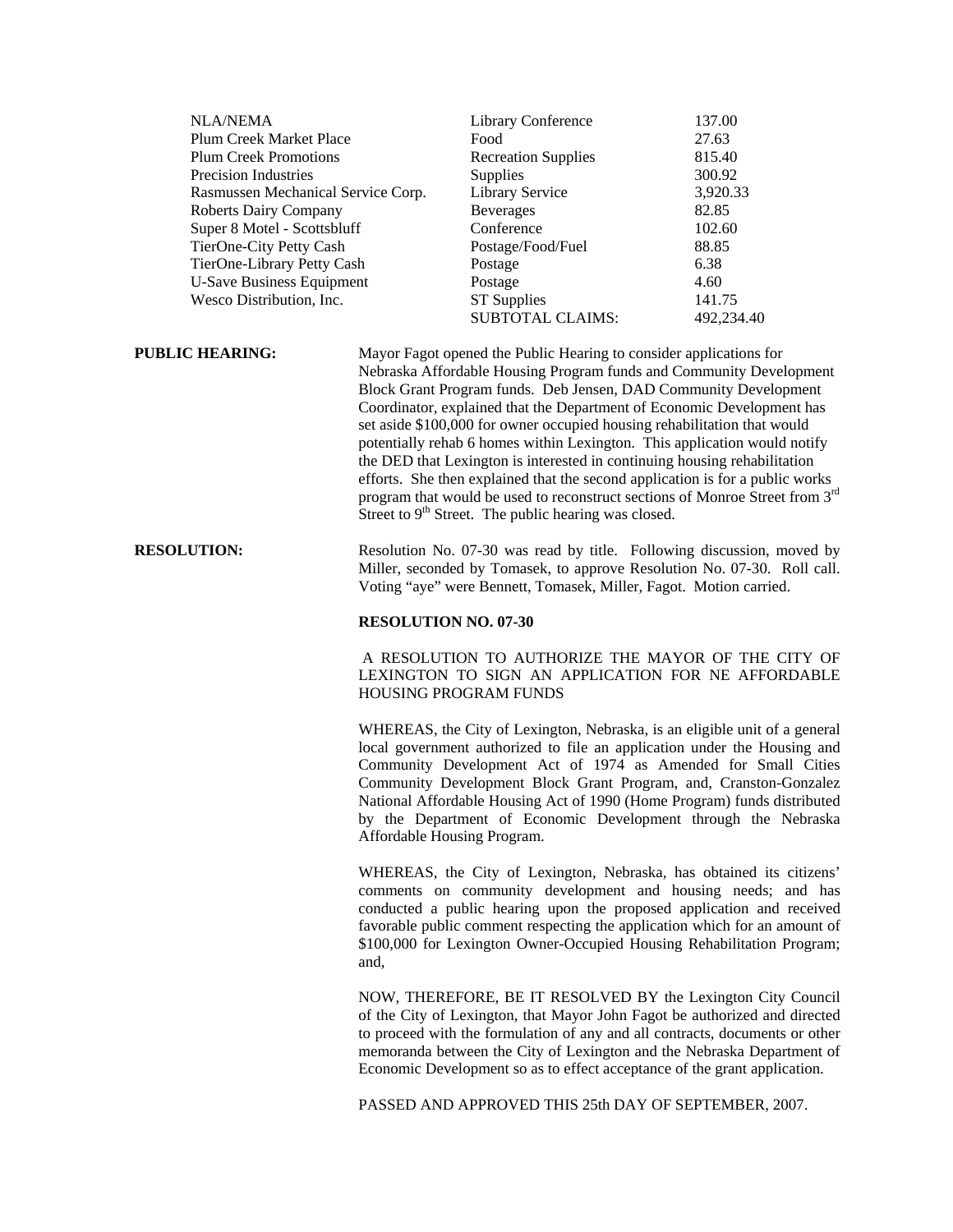John Fagot, Mayor

ATTEST: Joe Pepplitsch, City Clerk

| <b>RESOLUTION:</b> | Resolution No. 07-31 was read by title. Following discussion, moved by  |
|--------------------|-------------------------------------------------------------------------|
|                    | Bennett, seconded by Miller to approve Resolution No. 07-31. Roll call. |
|                    | Voting "aye" were Tomasek, Miller, Bennett, Fagot. Motion carried.      |

## **RESOLUTION NO. 07-31**

A RESOLUTION TO AUTHORIZE THE MAYOR OF THE CITY OF LEXINGTON TO SIGN AN APPLICATION FOR CDBG FUNDS

WHEREAS, the City of Lexington, Nebraska, is an eligible unit of a general local government authorized to file an application under the Housing and Community Development Act of 1974 as amended for Small Cities Community Development Block Grant Program, and,

WHEREAS, the City of Lexington, Nebraska, has obtained its citizens' comments on community development and housing needs; and has conducted a public hearing upon the proposed application and received favorable public comment respecting the application which for an amount of \$250,000 for Street Improvements to Monroe Street from 3rd to 9th Street; and,

NOW, THEREFORE, BE IT RESOLVED BY the Lexington City Council of the City of Lexington, that Mayor John Fagot be authorized and directed to proceed with the formulation of any and all contracts, documents or other memoranda between the City of Lexington and the Nebraska Department of Economic Development so as to effect acceptance of the grant application.

PASSED AND APPROVED THIS 25th DAY OF SEPTEMBER, 2007.

John Fagot, Mayor

ATTEST: Joe Pepplitsch, City Clerk

**CHANGE ORDER:** Pepplitsch presented Council with Change Order #1 for the WWTF Secondary Digester Services project for consideration. Following an update of the project and discussion, moved by Miller, seconded by Bennett, for approval of Change Order #1 for the WWTF Secondary Digester Services project. Roll call. Voting "aye" were Tomasek, Bennett, Miller, Fagot. Motion carried.

**PAY REQUEST:** Pepplitsch presented Council with Pay Request #2-Final from Liquid Waste Management Inc. for the WWTF Secondary Digester Services project in the amount of \$25,704.51. Moved by Bennett, seconded by Tomasek, to approve Pay Request #2 from Liquid Waste Management in the amount of \$25,704.51. Roll call. Voting "aye" were Miller, Tomasek, Bennett, Fagot. Motion carried.

**CERTIFICATE OF** Pepplitsch requested Council consideration of the Certificate of Substantial **SUBSTANTIAL COMPLETION:** Completion on the WWTF Secondary Digester Services project. Moved by Miller, seconded by Bennett, to approve of Certificate of Substantial Completion for the WWTF Secondary Digester Services project. Roll call. Voting "aye" were Tomasek, Bennett, Miller, Fagot. Motion carried.